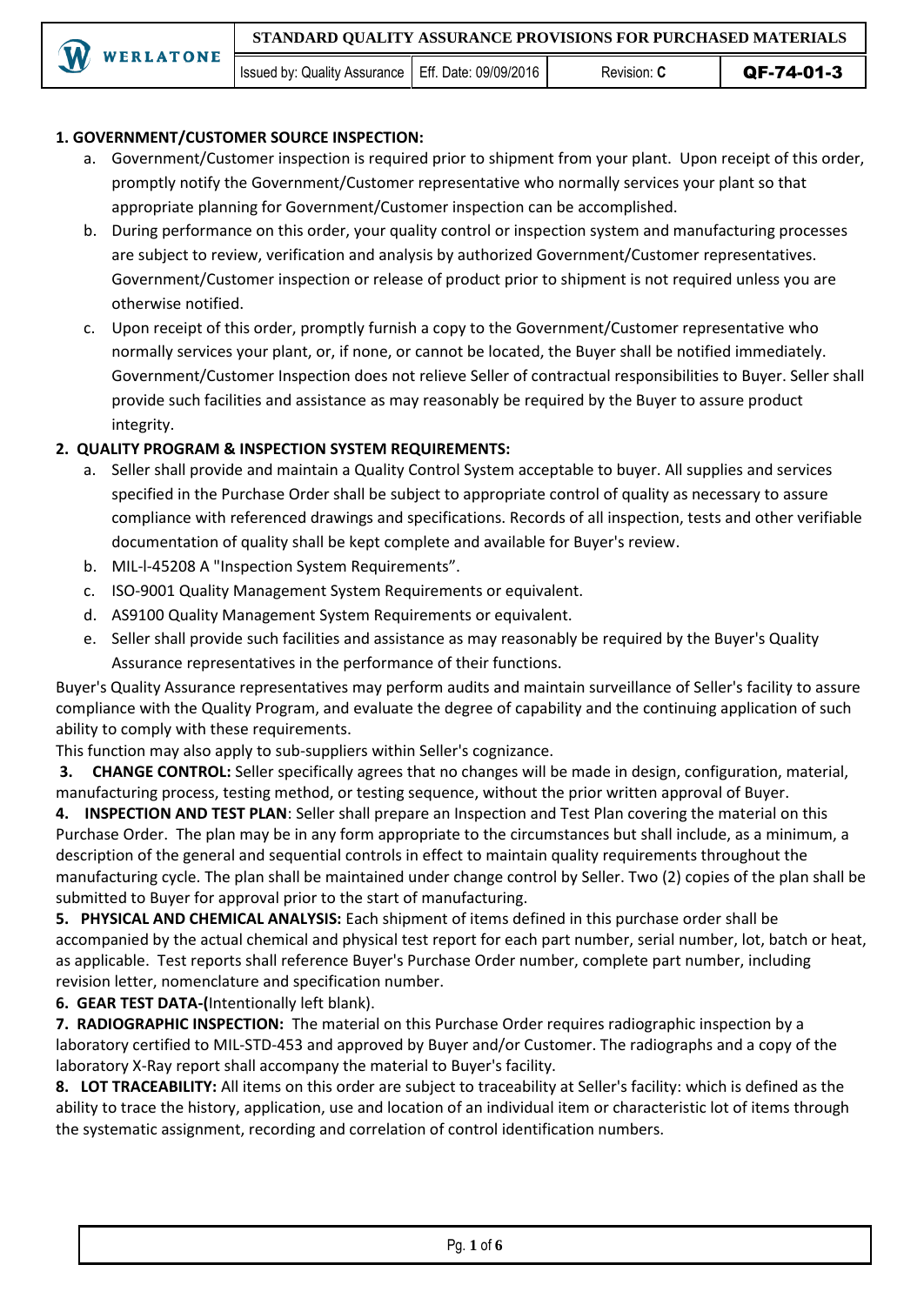**9. MERCURY EXCLUSION:** Seller shall submit a statement with each shipment of this purchase order that products furnished have not come in contact with or contain functional mercury in any form.

# **10. CERTIFIED INSPECTION/TEST DATA:**

- a. Certified test data (or a true copy thereof) on stationery of the organization performing the test/testing shall be supplied with each shipment.
- b. A dimensional check sheet shall be furnished with each part submitted for inspection. All check sheets shall include the heat, batch, or lot number (as applicable) traceable to the raw material used, shall specify the characteristics inspected and shall indicate acceptance by Seller's Acceptance Stamp. Unless otherwise specified, recording of actual dimensions is not required. Whenever fixtures or tooling are used in lieu of inspection gages, fixture or tool numbers must be so referenced on the check sheet.
- c. Seller shall submit three (3) copies of proposed test procedure and data sheets to Buyer not less than 30 calendar days in advance of Seller's scheduled date for testing, to allow Buyer time to review and evaluate the proposed documents. One copy will be returned to Seller, either with a statement that the proposed methods and forms are approved by Buyer, or with a statement pointing out deficiencies. In the event of the latter, Seller shall re-submit his revised methods and forms for approval.
- d. Test data confirming that "100% Continuity check was performed." Shall be furnished with this shipment and shall indicate acceptance by Seller's Acceptance Stamp and date performed.
- e. Certified special mechanical testing and/or data(s) with each shipment.
- f. Crimp pull test required for cable assembly (AQL).
- g. 100% VSWR and Insertion Loss testing required on all RF cables.
- h. 100% Insulation Resistance and Hi-Pot testing required.

**11. DOCUMENT AVAILABILITY:** A statement shall accompany each shipment which states that inspection records, test reports and/or other verifiable evidence of Quality, indicating conformance to all applicable specifications, are maintained at the point of manufacture and/or fabrication, and are available for review by authorized Buyer and/or Government/Customer representatives.

**12. SPECIAL CERTIFICATIONS:** In additional to Certificate of Compliance (clause 13), Seller shall provide required certification(s) as applicable.

- a. Material Certification
- b. Special Processes Certification
- c. Government QPL Source Certification

**13. CERTIFICATE OF COMPLIANCE:** Seller shall submit with each shipment of material a signed (Signature of responsible party may be original or electronic) Certificate of Compliance, which certifies the following: "All material and/or services supplied are in conformance with the requirements of the purchase order. Test reports, inspection records, or other verifiable documentation of quality are maintained at the point of manufacture and are available for review by Buyer and/or Government/Customer representatives." Supplier must use their Company letterhead and own format.

a. Source Delegation Program applies to this part number.

**14. AUTHORIZED DISTRIBUTOR OF GOVERNMENT/CUSTOMER INSPECTED STOCK:** Material shipped from an authorized distributor must be accompanied by a reproduced copy of the original shipping document bearing evidence of Government/Customer Source Inspection. Where reproduction is impractical, the distributor's shipping document shall be signed by a responsible official and contain this statement:

**15. ANNUAL CERTIFICATION PROGRAM-** (Intentionally left blank).

## **16. BUYER'S SOURCE INSPECTION**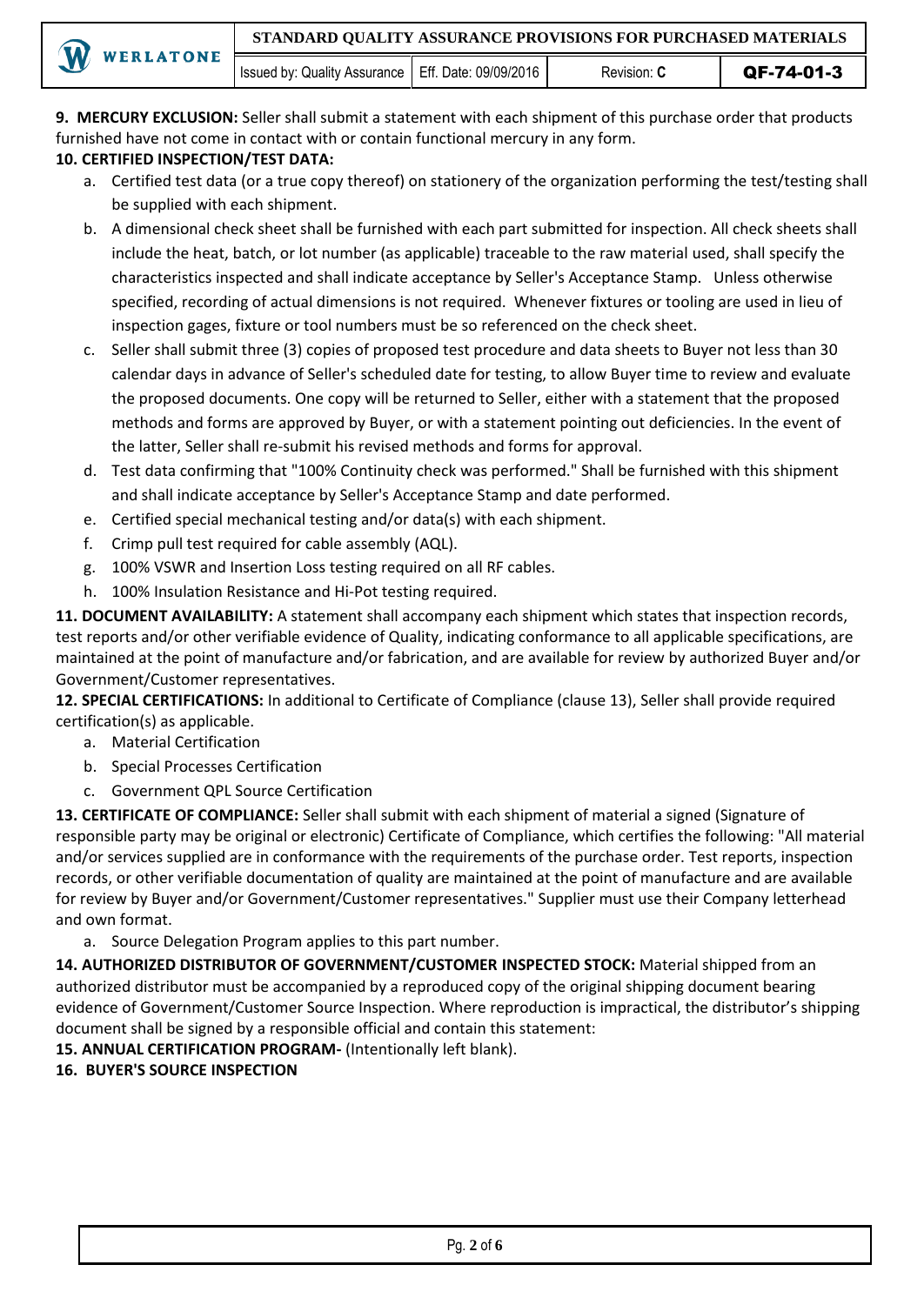- a. At the option of Buyer, all items covered by this Purchase Order are subject to in-process and/or final inspection by Buyer's inspector at the point of manufacture. This will include surveillance of the products, and Seller's systems, procedures and facilities. Seller shall furnish at no cost to Buyer, the necessary facilities and equipment and perform tests as required by Buyer to demonstrate conformance to the Purchase Order and referenced documents. Buyer may arrange for source inspection during the manufacture or processing of the material on the Purchase Order. Seller shall notify Buyer in sufficient time to permit adequate inspection scheduling. When this option is exercised by Buyer, evidence of source inspection must accompany each shipment. Final acceptance shall be made by Buyer at destination, unless otherwise specified in the Purchase Order.
- b. Buyer Source inspection during the manufacturing and test/inspection cycles is required. Seller shall provide a manufacturing/inspection/test schedule to enable Buyer to provide source surveillance at the predetermined points.
- c. Buyer Source inspection is required on the final product.

**17. NOTICE OF REJECTION:** Resubmittal of previously rejected supplies, including lots rejected on the basis of sampling inspection, shall be accompanied by the statement "Resubmittal Lot" on Seller's shipping document and shall reference Buyer's rejection report number. Such resubmittal shall be made on a separate Seller shipping document.

**18. INSPECTION AND/OR PRODUCTION TOOLING:** Seller is held responsible for the control, protection, calibration and care (other than normal wear) of all production and inspection tooling and equipment furnished by Buyer for use in performance of Purchase order requirements. All tooling shall be subject to Buyer surveillance and/or inspection upon notice. Said tooling, or replacement tooling of equal quality, shall be returned to Buyer in an acceptable condition upon demand or notice.

### **19. FIRST ARTICLE INSPECTION, REPORT & APPROVAL**

- a. A First Article inspection shall be performed by Seller prior to submittal of material on this Purchase Order. A detailed report of inspection results and the article inspected shall be submitted to Buyer. The First Article report shall include, as a minimum, results of dimensional measurements, and when applicable, results of mechanical test, functional tests and non-destructive tests. Buyer's representative may witness the First Article inspection. At least 48 hours in advance of such inspection, Seller shall advise Buyer for scheduling of Source Inspection.
- b. Seller shall furnish Buyer with a First Article of the items required under the Purchase Order.
- c. Seller shall obtain acceptance of the First Article from Buyer prior to the manufacture or fabrication of any production units.
- d. First Article Inspection required for each production lot(s), FAI format to be determined by Seller. Verification of First Article inspection results of acceptance of the First Article Sample does not constitute acceptance of any other item, nor relieve Seller of his obligation to furnish items which conform to all requirements of the Purchase order.

**20. WORKMANSHIP STANDARDS:** The supplies on this Purchase Order are subject to workmanship specification requirements. In case of a conflict between Buyer and Government drawings and/or specifications. Buyers drawings and/or specifications shall govern.

## **21. IDENTIFICATION:**

a. Seller shall legibly and permanently identify each part, assembly and material in the methods, and with the information, prescribed by the detail document. For example: purchase order number, gage or tool number, cure date (for limited shelf life items), Buyer part number, etc., as required. Parts assemblies and materials not having sufficient space for, or which could be damaged by marking, shall be identified by a tag attached to the part or container.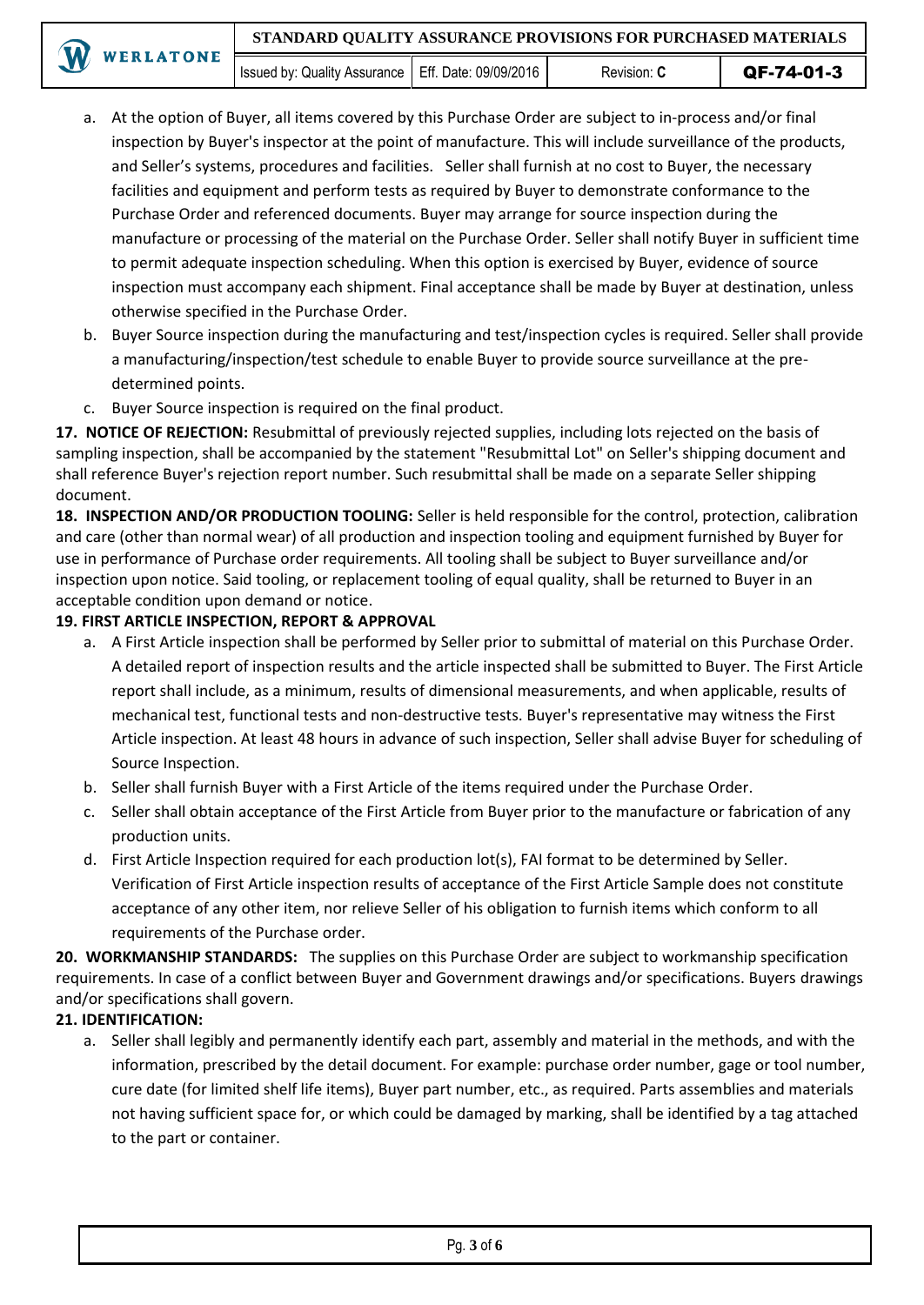Issued by: Quality Assurance | Eff. Date: 09/09/2016 | Revision: **C** | QF-74-01-3

- b. Rubber cures date (cure date required). Seller's shipper and/or packing sheet must specify curing date. Packages and containers (and parts when required by blue print call out) must be marked with curing date and referenced Military Specifications therein, as applicable. Cure date age at time of receipt by Buyer shall not exceed four quarters. Rubber and/or synthetic material or parts not having sufficient space for marking, will be identified by a tag, bearing the cure date and attached to the part or part container.
- c. Materials with a limited shelf life shall reflect the Manufacturing (cure Date), and Expiration Date on the container (e.g., epoxies, paint, etc.). A minimum of 85% of shelf life must remain upon receipt at Buyers facility.

**22. PACKING & PACKAGING REQUIREMENTS:** Seller shall assure that the supplies on the Purchase Order are packed and packaged using materials of a grade, size, and weight which will .provide adequate physical protection from damage and contamination during handling and transport to the point of delivery. When required by the Purchase Order and/or referenced documents, Seller shall pack and package supplies to specific packing and packaging specifications. Sellers of bare printed circuit boards shall package individual boards with package containing desiccant and humidity indicator. IAW MIL-STD-2073-1D paragraph 5.2.3.7 'unit packs of ail these methods shall include a humidity indictor. And 5.2.3.7 a 'the bagged; activated desiccant shall conform to MIL-D-3464. Type I shall be used unless Type II or III is specified or required because of special characteristics of the item. **23. NONCONFORMING MATERIAL:** Seller is not granted MRB authority. All requests for use of nonconforming material shall be submitted to buyer.

**24. ELECTROSTATIC DISCHARGE (ESD):** Any sensitive devices subject to damage from electrostatic discharge shall be handled and packaged to provide protection from ESD damage. Only conductive non-static materials shall be used in packaging for shipment Ail packaging must be clearly marked as containing ESD sensitive devices.

# **25. PRINTED CIRCUIT BOARD TEST REQUIREMENTS:**

- a. Net-list electrical test. Seller shall perform an electrical test using 'net-list' information supplied with Werlatone design files or by the Werlatone Engineering Department (IPC-356 file, other formats available if needed). Add statement to COC stating that "Net-List Testing Has Been Performed." NOTE: Comparison testing or self-programmed testing is not an acceptable substitute for net-list testing.
- b. Electrical test using comparison testing or self-programming: Add statement to COC that "Comparison (or Self-Programming) Testing Has Been Performed."
- c. Seller shall assure and certify the PCB on this purchase order has been manufactured in accordance with IPC-A-600, Acceptability of Printed Boards, latest revision.
- d. Microsection reports required with each shipment of a new lot, in accordance with IPC-6018, current revision and IPC-TM-650 method 2.1.1
- e. Delamination testing per be IPC-TM-650

# **26. SUPPLIER NOTIFICATION OF CHANGE:**

a. Supplier shall notify Werlatone 30 days in advance when there is a change in the company name, location, executive management, product and or commodities or whenever a change directly affects quality. In the event there is an interim manager in place, notification of delegation is required within 2 weeks upon such placement. Re-notification is required within 2 weeks when an interim post is replaced by a permanent position

## **27. CALIBRATION:**

The contractor's calibration system must comply with ANSI/NCSL Z540-1, of Mil-STD-45662. All certifications will state as a minimum, that all standards used are traceable to the National Institute of Standards and Technology, date of calibration, date of expiration, list of standards used, and the technicians signature.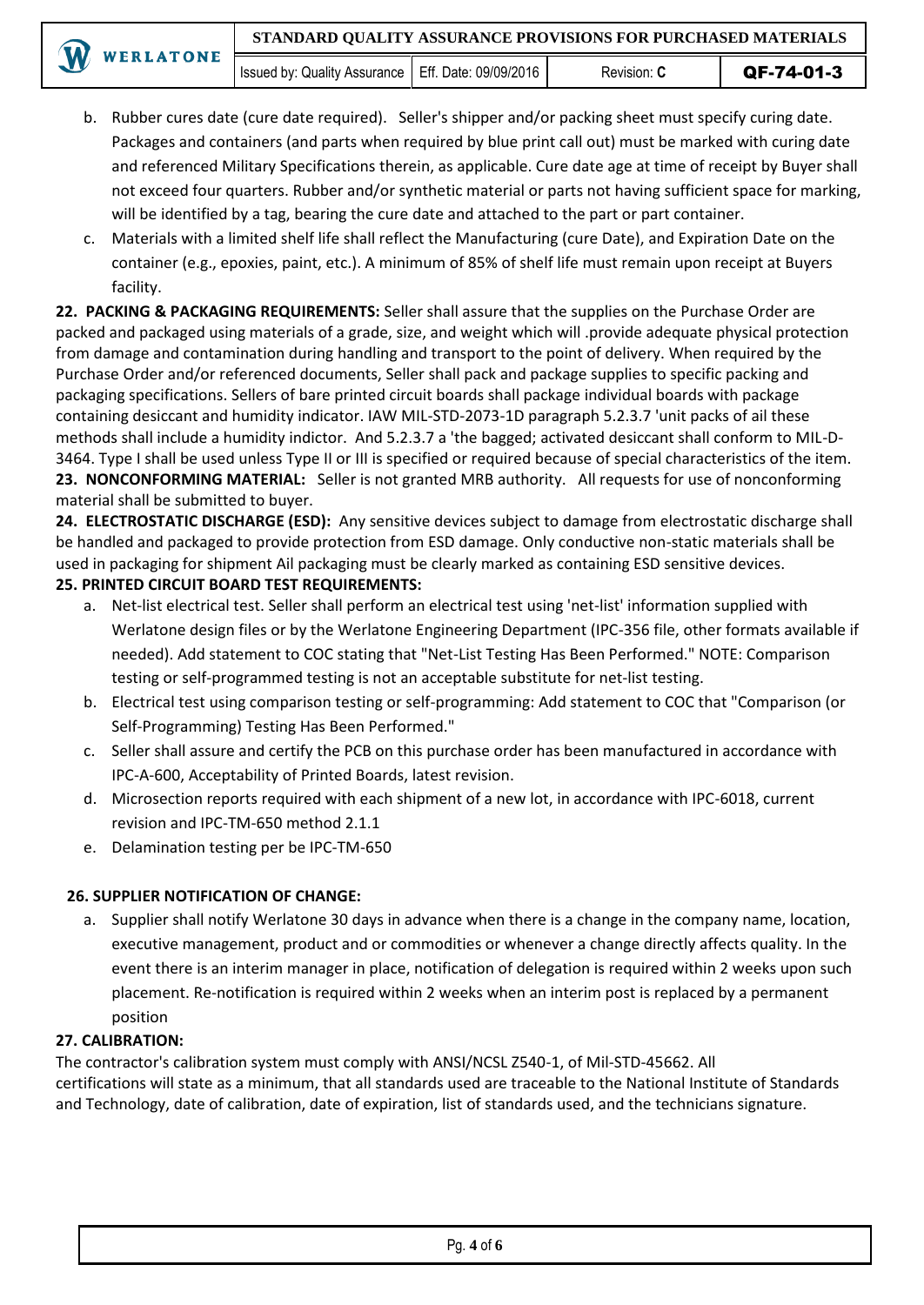#### **28. INSPECTION AND/OR PRODUCTION TOOLING:**

a. Seller is responsible for the protection, calibration and care other than normal wear, of all Production and/or Inspection tooling furnished by Werlatone for use in the performance of purchase order requirements. All tooling shall be subject to surveillance and/or inspection upon notice. Said tooling, or replacement tooling of equal quality, shall be returned in an acceptable condition upon demand or notice.

#### **29. MATERIAL SAFETY DATA SHEETS REQUIRED:**

Material Safety Data Sheets are required for the product identified on this line of the Purchase Order. Please include these sheets in an envelope that is identified on the outside as the M.S.D.S. sheets with the Packing List **30. LEAD FREE PRODUCT:** 

By accepting this purchase order, you certify the product or service you supply to Werlatone is free from lead contamination. If lead is a component of your processes, please contact the Werlatone buyer for direction. **31.COUNTERFEIT MATERIAL AVOIDANCE:**

#### **Definitions :**

Unless defined in a document with a higher order of precedence than this Quality provision the following definitions shall apply herein:

a. "Counterfeit Item" is defined to include, but is not limited to, (i) an item that is an illegal or unauthorized copy or substitute of an Original Equipment Manufacturer ("OEM") or Original Component Manufacturer ("OCM") item; (ii) an item that does not contain the proper external or internal materials or components required by the OEM or OCM or that is not constructed in accordance with OEM or OCM design, but is represented as such; (iii) an item or component thereof that is used, refurbished or reclaimed but the Seller represents as being a new item; (iv) an item that has not successfully passed all OEM or OCM required testing, verification, screening and quality control but that Seller represents as having met or passed such requirements; or (v) an item with a label or other marking intended, or reasonably likely, to mislead a reasonable person into believing a non-OEM or OCM item is a genuine OEM or OCM item when it is not.

b. "Authorized Distributor" is defined as a distributor with which the OM has a contractual agreement to stock, repackage, sell and distribute its product lines. Authorized Distributors normally offer the product for sale with full manufacturer flow-through warranty.

**Seller's Risk Mitigation** Seller shall maintain a Counterfeit Item risk mitigation process internally and with its suppliers.

Seller shall immediately notify Werlatone with the pertinent facts if Seller becomes aware or suspects that items delivered in accordance with the Werlatone purchase order are or contain suspect or confirmed counterfeit items.

When requested by Werlatone, Seller shall provide OCM/OEM documentation that authenticates traceability of the affected items to the applicable OCM/OEM.

Seller shall provide evidence of the Sellers risk mitigation process to the Werlatone Buyer upon request.

Seller shall purchase material directly from OEMs or OCMs or from Authorized Distributors of OEMs or OCMs and shall obtain approval from the Werlatone Buyer if items required to satisfy this order cannot be procured from these sources.

Seller shall present complete and compelling support for any request to procure from sources other than OEMs or OCMs or their Authorized Distributors and include in the request all actions completed to ensure the parts thus procured are not Counterfeit Items. The Seller's supporting documentation shall also include:

- Results of authentication test and analysis conducted.

- Traceability with identification of all supply chain intermediaries wherever such traceability exists.